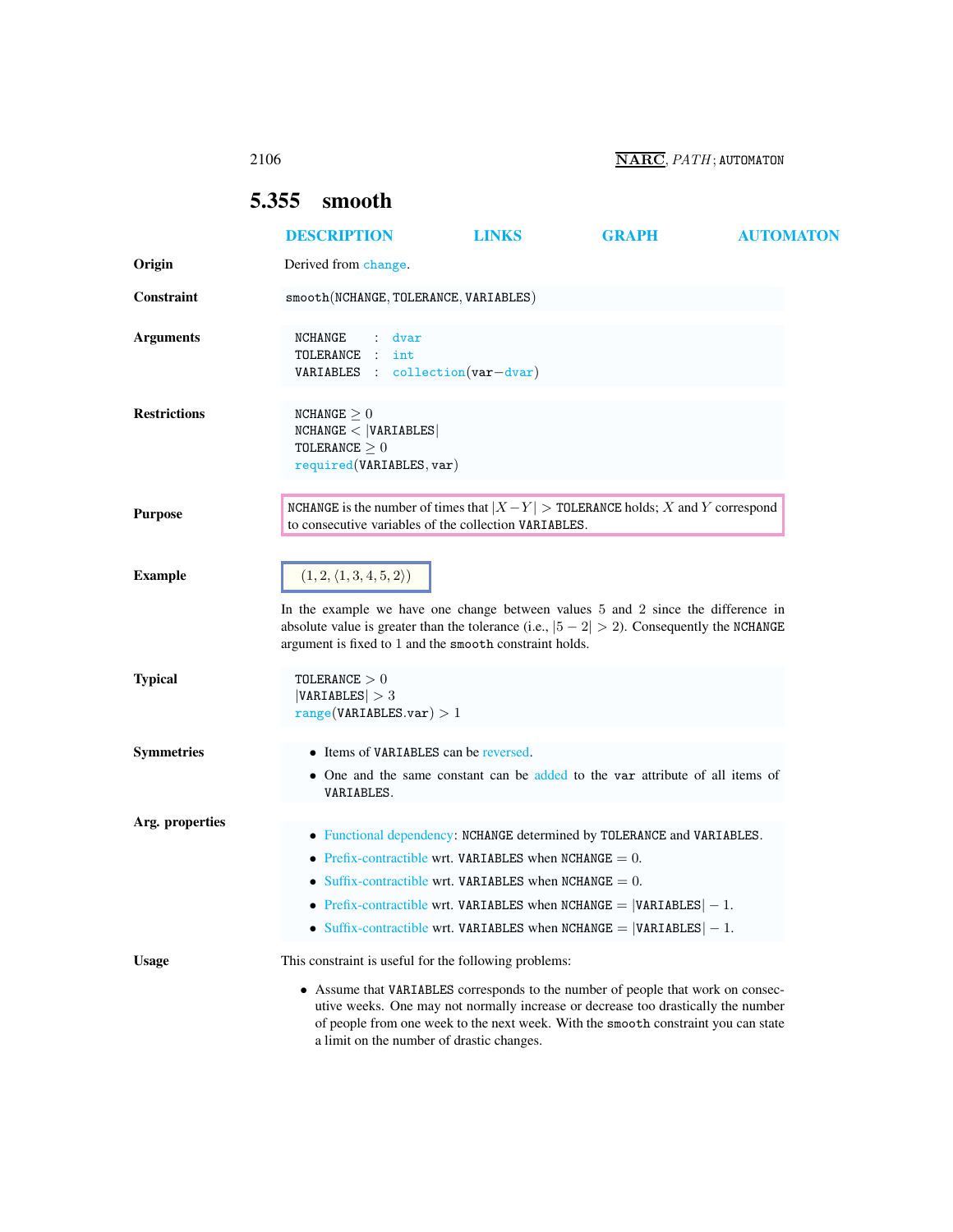## <sup>20000128</sup> 2107

|  | ۰,<br>× |  |
|--|---------|--|
|  |         |  |

<span id="page-1-0"></span>

|                      | • Assume you have to produce a set of orders, each order having a specific attribute.<br>You want to generate the orders in such a way that there is not a too big difference<br>between the values of the attributes of two consecutive orders. If you cannot achieve<br>this on two given specific orders, this would imply a set-up or a cost. Again, with the<br>smooth constraint, you can control this kind of drastic changes.                                                                                                                                                                                                                                                                                                                                                                                                                                                                        |  |  |  |  |
|----------------------|--------------------------------------------------------------------------------------------------------------------------------------------------------------------------------------------------------------------------------------------------------------------------------------------------------------------------------------------------------------------------------------------------------------------------------------------------------------------------------------------------------------------------------------------------------------------------------------------------------------------------------------------------------------------------------------------------------------------------------------------------------------------------------------------------------------------------------------------------------------------------------------------------------------|--|--|--|--|
| <b>Algorithm</b>     | A first incomplete algorithm is described in [30]. The sketch of a filtering algorithm for the<br>conjunction of the smooth and the stretch constraints based on dynamic programming<br>achieving arc-consistency is mentioned by Lars Hellsten in [208, page 60].                                                                                                                                                                                                                                                                                                                                                                                                                                                                                                                                                                                                                                           |  |  |  |  |
| <b>Reformulation</b> | The smooth constraint can be reformulated with the seq-bin constraint $[310]$ that we now<br>introduce. Given N a domain variable, X a sequence of domain variables, and C and B two<br>binary constraints, $seq\_bin(N, X, C, B)$ holds if (1) N is equal to the number of C-stretches<br>in the sequence $X$ , and $(2)$ B holds on any pair of consecutive variables in $X$ . A C-stretch<br>is a generalisation of the notion of stretch introduced by G. Pesant $[305]$ , where the equal-<br>ity constraint is made explicit by replacing it by a binary constraint C, i.e., a C-stretch<br>is a maximal length subsequence of X for which the binary constraint C is satisfied on<br>consecutive variables. smooth (NCHANGE, VARIABLES, TOLERANCE) can be reformulated<br>as $N = N1 - 1$ $\wedge$ seq.bin(N1, X, $ x_i - x_{i+1}  \leq$ TOLERANCE, true), where true is the<br>universal constraint. |  |  |  |  |
| See also             | <b>common keyword:</b> change (number of changes in a sequence with respect to a binary<br>constraint).                                                                                                                                                                                                                                                                                                                                                                                                                                                                                                                                                                                                                                                                                                                                                                                                      |  |  |  |  |
|                      | related: distance.                                                                                                                                                                                                                                                                                                                                                                                                                                                                                                                                                                                                                                                                                                                                                                                                                                                                                           |  |  |  |  |
| <b>Keywords</b>      | characteristic of a constraint:<br>automaton with counters,<br>automaton,<br>non-deterministic automaton, non-deterministic automaton.                                                                                                                                                                                                                                                                                                                                                                                                                                                                                                                                                                                                                                                                                                                                                                       |  |  |  |  |
|                      | <b>constraint arguments:</b> pure functional dependency.                                                                                                                                                                                                                                                                                                                                                                                                                                                                                                                                                                                                                                                                                                                                                                                                                                                     |  |  |  |  |
|                      | constraint network structure:<br>sliding $cyclic(1)$ constraint network $(2)$ ,<br>Berge-acyclic constraint network.                                                                                                                                                                                                                                                                                                                                                                                                                                                                                                                                                                                                                                                                                                                                                                                         |  |  |  |  |
|                      | constraint type: timetabling constraint.                                                                                                                                                                                                                                                                                                                                                                                                                                                                                                                                                                                                                                                                                                                                                                                                                                                                     |  |  |  |  |
|                      | <b>filtering:</b> glue matrix, dynamic programming.                                                                                                                                                                                                                                                                                                                                                                                                                                                                                                                                                                                                                                                                                                                                                                                                                                                          |  |  |  |  |
|                      | <b>modelling:</b> number of changes, functional dependency.                                                                                                                                                                                                                                                                                                                                                                                                                                                                                                                                                                                                                                                                                                                                                                                                                                                  |  |  |  |  |
|                      | modelling exercises: n-Amazons.                                                                                                                                                                                                                                                                                                                                                                                                                                                                                                                                                                                                                                                                                                                                                                                                                                                                              |  |  |  |  |
|                      | puzzles: n-Amazons.                                                                                                                                                                                                                                                                                                                                                                                                                                                                                                                                                                                                                                                                                                                                                                                                                                                                                          |  |  |  |  |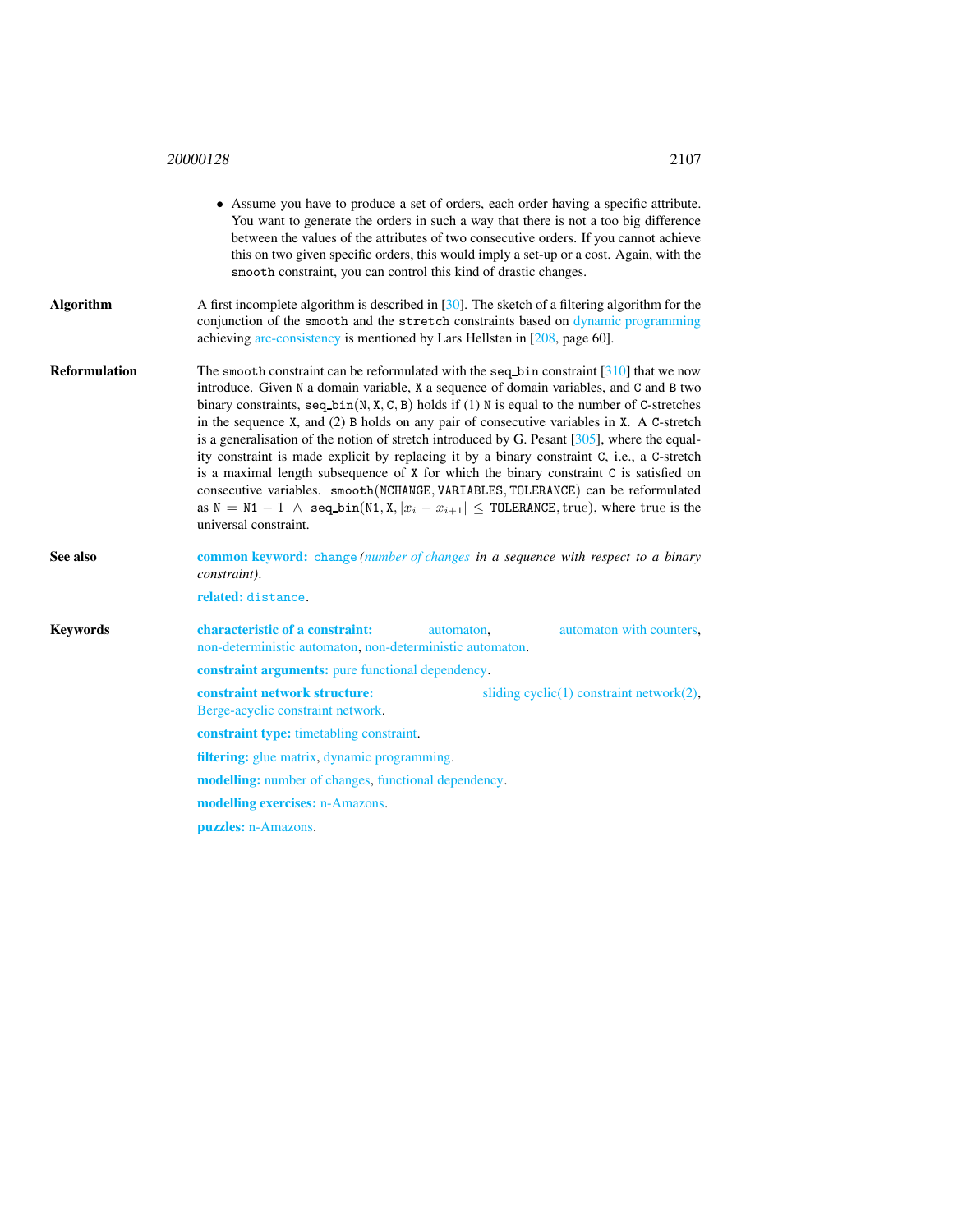<span id="page-2-0"></span>

| Arc input(s)        | VARIABLES                                             |
|---------------------|-------------------------------------------------------|
| Arc generator       | $PATH \rightarrow collection(variables1, variables2)$ |
| Arc arity           | $\overline{2}$                                        |
| Arc constraint(s)   | $abs(variables1.var - variables2.var) > TOLERANCE$    |
| Graph property(ies) | $NARC = NCHANGE$                                      |
|                     |                                                       |

Graph model Parts (A) and (B) of Figure [5.693](#page-2-1) respectively show the initial and final graph associated with the Example slot. Since we use the NARC graph property, the unique arc of the final graph is stressed in bold.



<span id="page-2-1"></span>Figure 5.693: Initial and final graph of the smooth constraint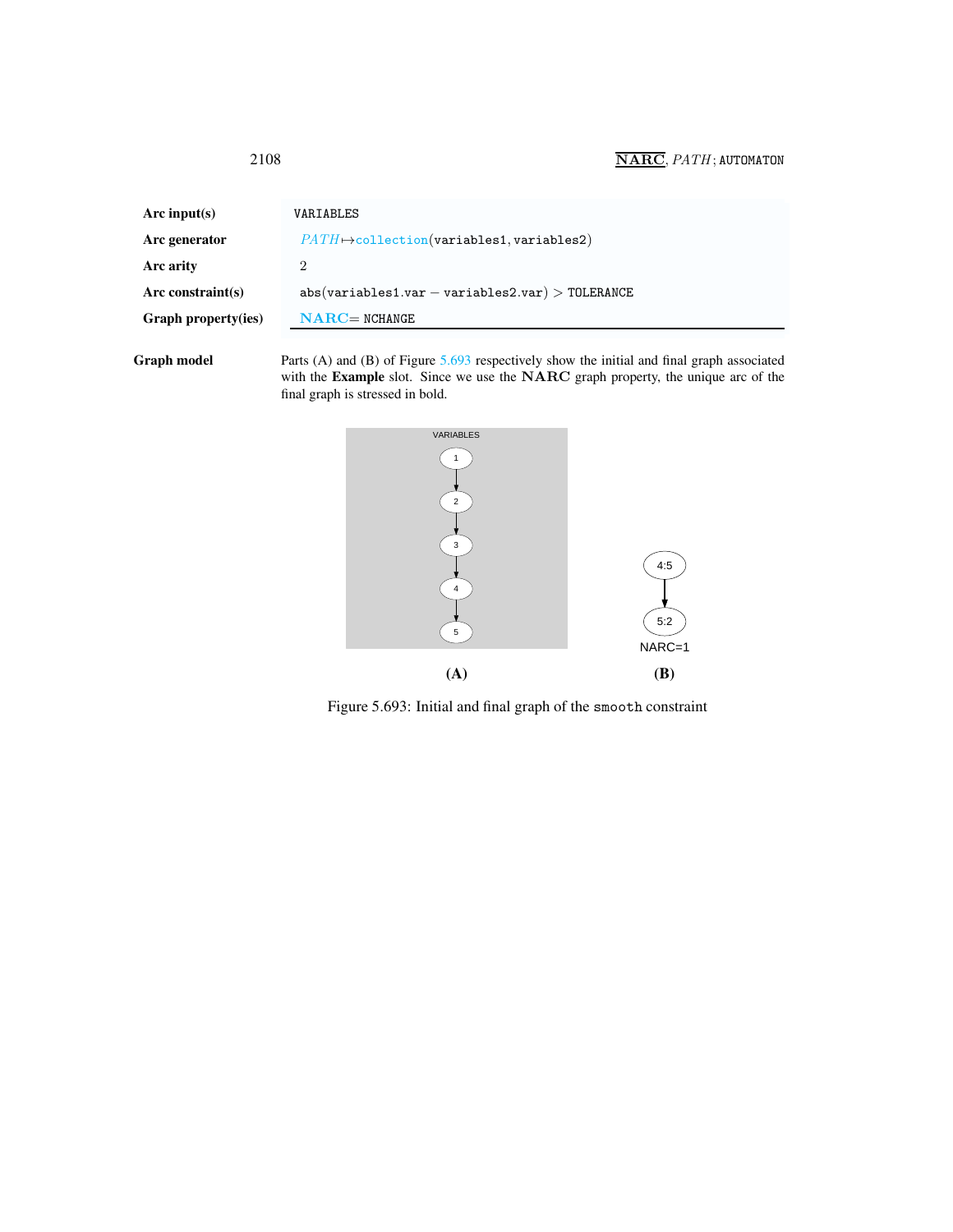## <span id="page-3-0"></span><sup>20000128</sup> 2109

Automaton Figure [5.694](#page-3-1) depicts a first automaton that only accepts all the solutions to the smooth constraint. This automaton uses a counter in order to record the number of satisfied constraints of the form ( $|VAR_i - VAR_{i+1}|$ ) > TOLERANCE already encountered. To each pair of consecutive variables (VAR<sub>i</sub>, VAR<sub>i+1</sub>) of the collection VARIABLES corresponds a 0-1 signature variable  $S_i$ . The following signature constraint links VAR<sub>i</sub>, VAR<sub>i+1</sub> and  $S_i$ :  $(|VAR_i - VAR_{i+1}|) > \text{TOLERANCE} \Leftrightarrow S_i = 1.$ 



<span id="page-3-1"></span>Figure 5.694: Automaton (with one counter) of the smooth constraint and its glue matrix



Figure 5.695: Hypergraph of the reformulation corresponding to the automaton (with one counter) of the smooth constraint

Since the reformulation associated with the previous automaton is not Berge-acyclic, we now describe a second counter free automaton that also only accepts all the solutions to the smooth constraint. Without loss of generality, assume that the collection of variables VARIABLES contains at least two variables (i.e., |VARIABLES|  $\geq$  2). Let n, min, max, and  $D$  respectively denote the number of variables of the collection VARIABLES, the smallest value that can be assigned to the variables of VARIABLES, the largest value that can be assigned to the variables of VARIABLES, and the union of the domains of the variables of VARIABLES. Clearly, the maximum number of changes (i.e., the number of times the constraint ( $|VAR_i - VAR_{i+1}|$ ) > TOLERANCE  $(1 \leq i < n)$  holds) cannot exceed the quantity  $m = \min(n-1, \overline{\text{NCHANGE}})$ . The  $(m+1) \cdot |\mathcal{D}| + 2$  states of the automaton that only accepts all the solutions to the smooth constraint are defined in the following way:

- We have an initial state labelled by  $s_I$ .
- We have  $m \cdot |\mathcal{D}|$  intermediate states labelled by  $s_{ij}$   $(i \in \mathcal{D}, j \in [0, m])$ . The first subscript  $i$  of state  $s_{ij}$  corresponds to the value currently encountered. The second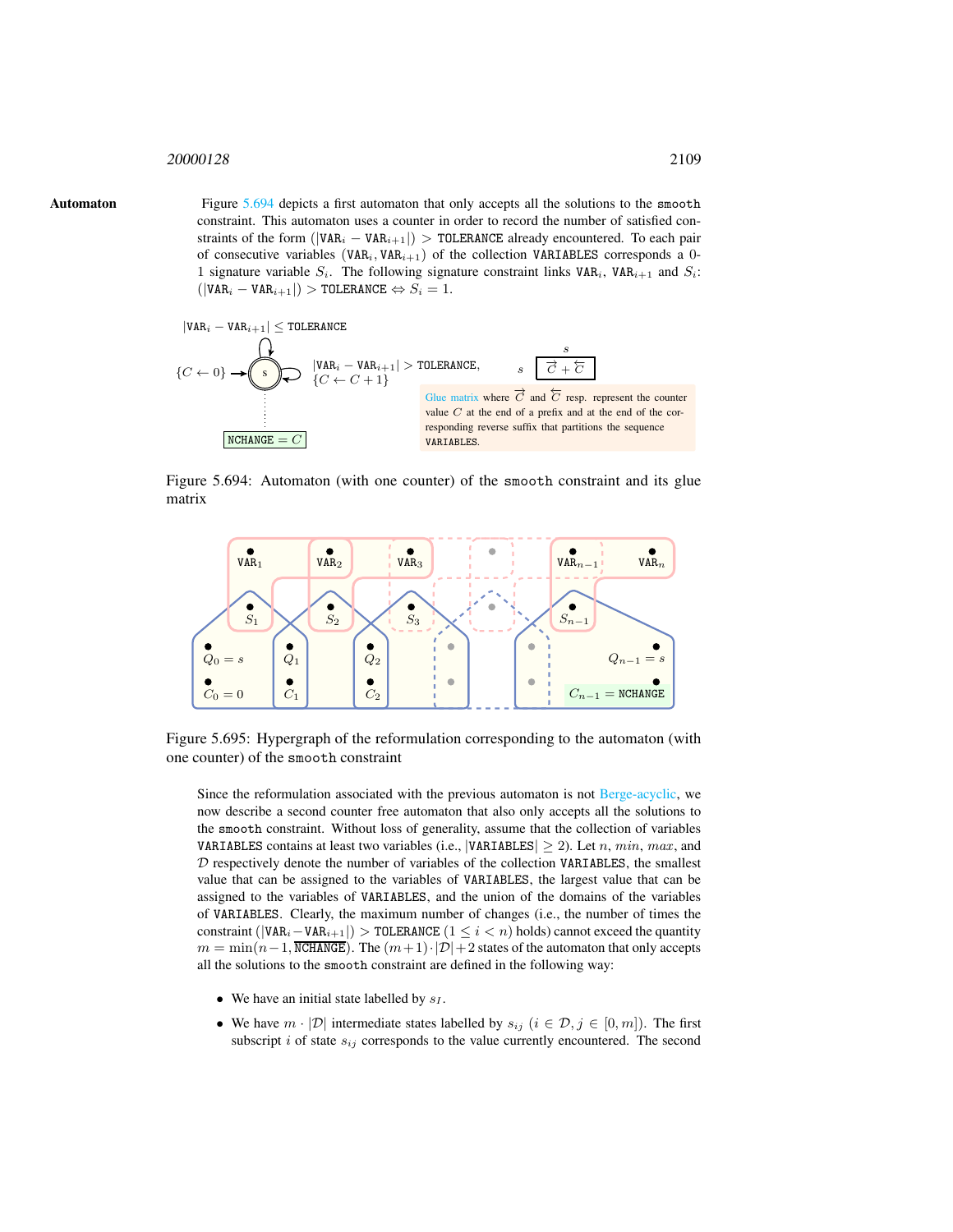subscript  $j$  denotes the number of already encountered satisfied constraints of the form ( $|VAR_k - VAR_{k+1}|$ ) > TOLERANCE from the initial state  $s_i$  to the state  $s_{ij}$ .

• We have an accepting state labelled by  $s_F$ .

Four classes of transitions are respectively defined in the following way:

- 1. There is a transition, labelled by i from the initial state  $s_I$  to the state  $s_{i0}$ ,  $(i \in \mathcal{D})$ .
- 2. There is a transition, labelled by j, from every state  $s_{ij}$ ,  $(i \in \mathcal{D}, j \in [0, m])$ , to the accepting state  $s_F$ .
- 3.  $\forall i \in \mathcal{D}, \forall j \in [0, m], \forall k \in \mathcal{D} \cap [\max(min, i \text{TOLERANCE}), \min(max, i +$ TOLERANCE)] there is a transition labelled by k from  $s_{ij}$  to  $s_{kj}$  (i.e., the counter j does not change for values  $k$  that are too closed from value  $i$ ).
- 4.  $\forall i \in \mathcal{D}, \forall j \in [0, m-1], \forall k \in \mathcal{D} \setminus [\max(min, i \text{TOLERANCE}), \min(max, i +$ TOLERANCE)] there is a transition labelled by k from  $s_{ij}$  to  $s_{kj+1}$  (i.e., the counter j is incremented by  $+1$  for values k that are too far from i).

We have  $|\mathcal{D}|$  transitions of type 1,  $|\mathcal{D}| \cdot (m+1)$  transitions of type 2, and at least  $|\mathcal{D}|^2 \cdot m$ transitions of types 3 and 4. Since the maximum value of m is equal to  $n - 1$ , in the worst case we have at least  $|\mathcal{D}|^2 \cdot (n-1)$  transitions. This leads to a worst case time complexity of  $O(|\mathcal{D}|^2 \cdot n^2)$  if we use Pesant's algorithm for filtering the regular constraint [306].

Figure [5.696](#page-5-0) depicts the corresponding counter free non deterministic automaton associated with the smooth constraint under the hypothesis that (1) all variables of VARIABLES are assigned a value in  $\{0, 1, 2, 3\}$ , (2) |VARIABLES| is equal to 4, and (3) TOLERANCE is equal to 1.